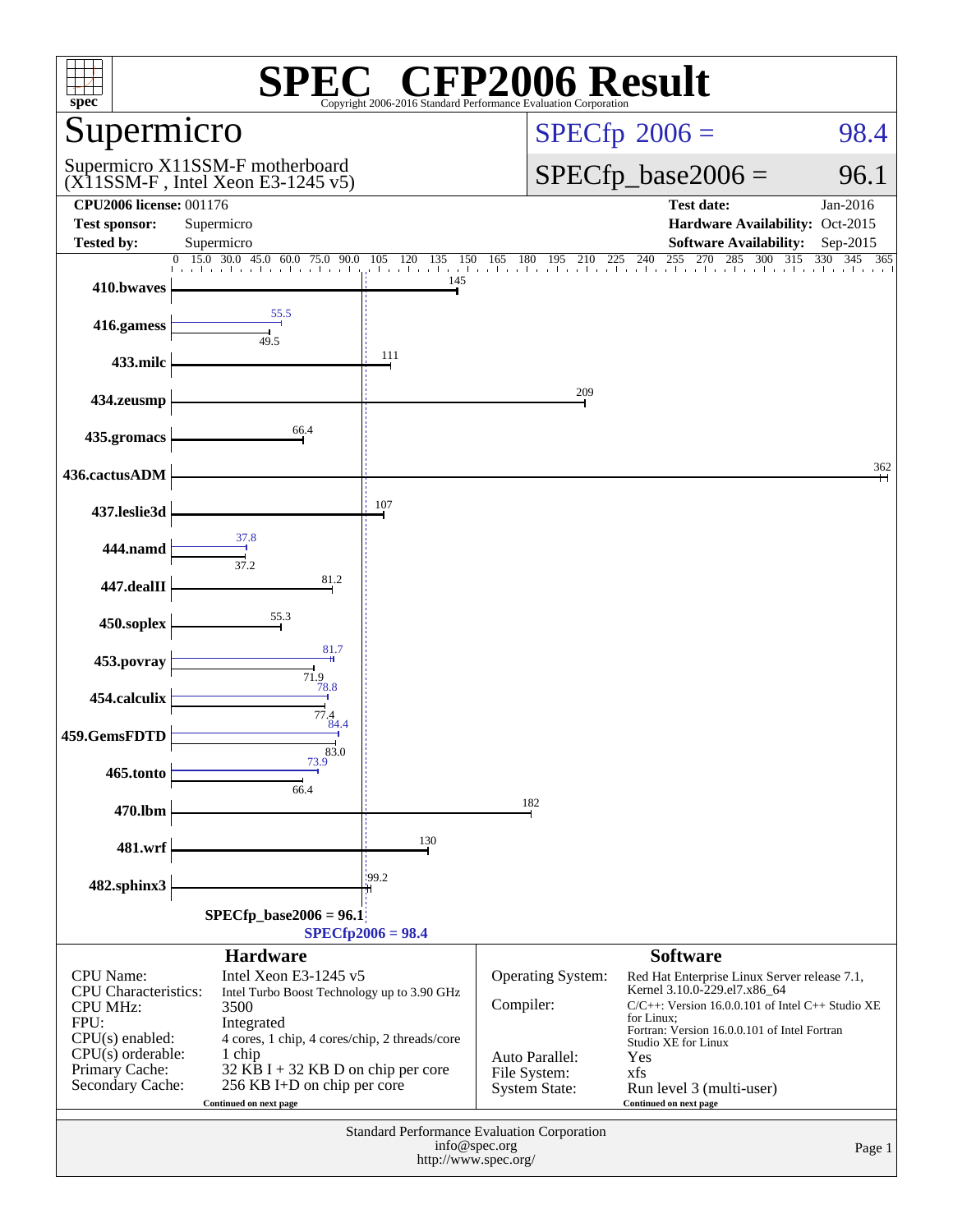

## Supermicro

#### (X11SSM-F , Intel Xeon E3-1245 v5) Supermicro X11SSM-F motherboard

#### $SPECfp2006 = 98.4$  $SPECfp2006 = 98.4$

#### $SPECTp\_base2006 = 96.1$

| <b>CPU2006 license: 001176</b> |                                    |                                 | <b>Test date:</b><br>$Jan-2016$             |  |  |  |
|--------------------------------|------------------------------------|---------------------------------|---------------------------------------------|--|--|--|
| <b>Test sponsor:</b>           | Supermicro                         | Hardware Availability: Oct-2015 |                                             |  |  |  |
| <b>Tested by:</b>              | Supermicro                         |                                 | <b>Software Availability:</b><br>$Sep-2015$ |  |  |  |
| L3 Cache:                      | 8 MB I+D on chip per chip          | <b>Base Pointers:</b>           | $64$ -bit                                   |  |  |  |
| Other Cache:                   | None                               | Peak Pointers:                  | $32/64$ -bit                                |  |  |  |
| Memory:                        | 32 GB (2 x 16 GB 2Rx8 PC4-2133P-E) | Other Software:                 | None                                        |  |  |  |
| Disk Subsystem:                | $1 \times 400$ GB SATA III SSD     |                                 |                                             |  |  |  |
| <b>Other Hardware:</b>         | None                               |                                 |                                             |  |  |  |

**[Results Table](http://www.spec.org/auto/cpu2006/Docs/result-fields.html#ResultsTable)**

|                  |                                                                                                          |       |                |       | Results Table  |       |                |              |                |              |                |              |
|------------------|----------------------------------------------------------------------------------------------------------|-------|----------------|-------|----------------|-------|----------------|--------------|----------------|--------------|----------------|--------------|
|                  | <b>Base</b>                                                                                              |       |                |       |                |       | <b>Peak</b>    |              |                |              |                |              |
| <b>Benchmark</b> | <b>Seconds</b>                                                                                           | Ratio | <b>Seconds</b> | Ratio | <b>Seconds</b> | Ratio | <b>Seconds</b> | <b>Ratio</b> | <b>Seconds</b> | <b>Ratio</b> | <b>Seconds</b> | <b>Ratio</b> |
| 410.bwayes       | 94.3                                                                                                     | 144   | 94.0           | 145   | 93.8           | 145   | 94.3           | 144          | 94.0           | 145          | 93.8           | 145          |
| 416.gamess       | 395                                                                                                      | 49.5  | 395            | 49.5  | 398            | 49.2  | 353            | 55.5         | 353            | 55.5         | 353            | 55.5         |
| $433$ .milc      | 83.0                                                                                                     | 111   | 82.9           | 111   | 83.0           | 111   | 83.0           | 111          | 82.9           | 111          | 83.0           | 111          |
| 434.zeusmp       | 43.6                                                                                                     | 209   | 43.5           | 209   | 43.5           | 209   | 43.6           | 209          | 43.5           | 209          | 43.5           | 209          |
| 435.gromacs      | 107                                                                                                      | 66.6  | 107            | 66.4  | 108            | 66.4  | 107            | 66.6         | 107            | 66.4         | 108            | 66.4         |
| 436.cactusADM    | 33.0                                                                                                     | 362   | 33.0           | 363   | 33.3           | 358   | 33.0           | 362          | 33.0           | 363          | 33.3           | 358          |
| 437.leslie3d     | 87.8                                                                                                     | 107   | 87.5           | 107   | 87.5           | 107   | 87.8           | 107          | 87.5           | <b>107</b>   | 87.5           | 107          |
| 444.namd         | 216                                                                                                      | 37.2  | 215            | 37.2  | 216            | 37.1  | 212            | 37.8         | 213            | 37.6         | 212            | 37.8         |
| 447.dealII       | 141                                                                                                      | 81.2  | 141            | 81.2  | 141            | 81.1  | 141            | 81.2         | 141            | 81.2         | 141            | 81.1         |
| $450$ .soplex    | 150                                                                                                      | 55.6  | 151            | 55.3  | 151            | 55.3  | 150            | 55.6         | 151            | 55.3         | 151            | 55.3         |
| 453.povray       | 74.0                                                                                                     | 71.9  | 74.0           | 71.9  | 73.6           | 72.3  | 64.8           | 82.1         | 65.1           | 81.7         | 66.0           | 80.6         |
| 454.calculix     | 107                                                                                                      | 77.4  | 107            | 77.4  | 106            | 77.6  | 104            | 79.0         | 105            | 78.8         | <b>105</b>     | 78.8         |
| 459.GemsFDTD     | 128                                                                                                      | 83.0  | 128            | 83.0  | 128            | 82.9  | 126            | 84.4         | 126            | 84.5         | 126            | 84.2         |
| 465.tonto        | 149                                                                                                      | 66.3  | 148            | 66.4  | <u>148</u>     | 66.4  | 133            | 73.8         | 133            | 74.0         | <u>133</u>     | 73.9         |
| 470.1bm          | 75.6                                                                                                     | 182   | 75.5           | 182   | 75.6           | 182   | 75.6           | 182          | 75.5           | 182          | 75.6           | <u>182</u>   |
| 481.wrf          | 86.1                                                                                                     | 130   | 86.3           | 129   | 86.1           | 130   | 86.1           | <b>130</b>   | 86.3           | 129          | 86.1           | 130          |
| 482.sphinx3      | 194                                                                                                      | 101   | 196            | 99.2  | 197            | 99.0  | 194            | 101          | 196            | 99.2         | 197            | 99.0         |
|                  | Results appear in the order in which they were run. Bold underlined text indicates a median measurement. |       |                |       |                |       |                |              |                |              |                |              |

#### **[Operating System Notes](http://www.spec.org/auto/cpu2006/Docs/result-fields.html#OperatingSystemNotes)**

Stack size set to unlimited using "ulimit -s unlimited"

#### **[Platform Notes](http://www.spec.org/auto/cpu2006/Docs/result-fields.html#PlatformNotes)**

As tested, the system used a Supermicro CSE-113MFAC2-R606CB chassis. The chassis is configured with 2 PWS-606P-1R redundant power supply, 1 SNK-P0046P heatsink, as well as 4 FAN-0154L4 middle cooling fan. Sysinfo program /usr/cpu2006/config/sysinfo.rev6914 \$Rev: 6914 \$ \$Date:: 2014-06-25 #\$ e3fbb8667b5a285932ceab81e28219e1 running on X10SRA-01 Wed Jan 20 23:37:51 2016

 This section contains SUT (System Under Test) info as seen by some common utilities. To remove or add to this section, see: <http://www.spec.org/cpu2006/Docs/config.html#sysinfo> Continued on next page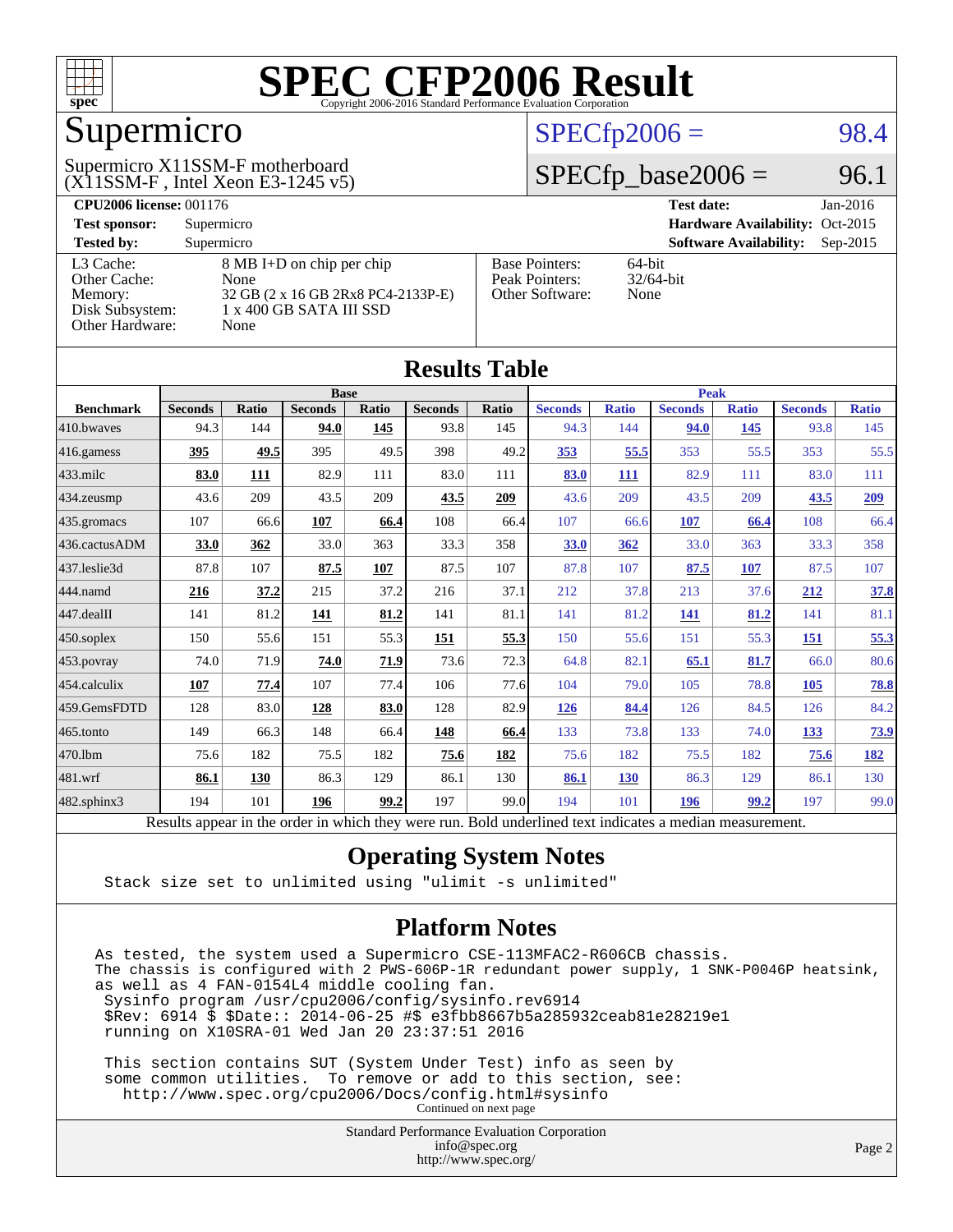

#### Supermicro

 $SPECTp2006 = 98.4$ 

(X11SSM-F , Intel Xeon E3-1245 v5) Supermicro X11SSM-F motherboard

 $SPECTp\_base2006 = 96.1$ 

**[CPU2006 license:](http://www.spec.org/auto/cpu2006/Docs/result-fields.html#CPU2006license)** 001176 **[Test date:](http://www.spec.org/auto/cpu2006/Docs/result-fields.html#Testdate)** Jan-2016 **[Test sponsor:](http://www.spec.org/auto/cpu2006/Docs/result-fields.html#Testsponsor)** Supermicro Supermicro **[Hardware Availability:](http://www.spec.org/auto/cpu2006/Docs/result-fields.html#HardwareAvailability)** Oct-2015 **[Tested by:](http://www.spec.org/auto/cpu2006/Docs/result-fields.html#Testedby)** Supermicro **Supermicro [Software Availability:](http://www.spec.org/auto/cpu2006/Docs/result-fields.html#SoftwareAvailability)** Sep-2015

#### **[Platform Notes \(Continued\)](http://www.spec.org/auto/cpu2006/Docs/result-fields.html#PlatformNotes)**

Standard Performance Evaluation Corporation [info@spec.org](mailto:info@spec.org) From /proc/cpuinfo model name : Intel(R) Xeon(R) CPU E3-1245 v5 @ 3.50GHz 1 "physical id"s (chips) 8 "processors" cores, siblings (Caution: counting these is hw and system dependent. The following excerpts from /proc/cpuinfo might not be reliable. Use with caution.) cpu cores : 4 siblings : 8 physical 0: cores 0 1 2 3 cache size : 8192 KB From /proc/meminfo<br>MemTotal: 32768216 kB HugePages\_Total: 0<br>Hugepagesize: 2048 kB Hugepagesize: From /etc/\*release\* /etc/\*version\* os-release: NAME="Red Hat Enterprise Linux Server" VERSION="7.1 (Maipo)" ID="rhel" ID\_LIKE="fedora" VERSION\_ID="7.1" PRETTY\_NAME="Red Hat Enterprise Linux Server 7.1 (Maipo)" ANSI\_COLOR="0;31" CPE\_NAME="cpe:/o:redhat:enterprise\_linux:7.1:GA:server" redhat-release: Red Hat Enterprise Linux Server release 7.1 (Maipo) system-release: Red Hat Enterprise Linux Server release 7.1 (Maipo) system-release-cpe: cpe:/o:redhat:enterprise\_linux:7.1:ga:server uname -a: Linux X10SRA-01 3.10.0-229.el7.x86\_64 #1 SMP Thu Jan 29 18:37:38 EST 2015 x86\_64 x86\_64 x86\_64 GNU/Linux run-level 3 Jan 20 23:34 SPEC is set to: /usr/cpu2006 Filesystem Type Size Used Avail Use% Mounted on<br>  $\frac{1}{2}$  /dev/sda2 xfs 183G 5.3G 178G 3% / Additional information from dmidecode: Warning: Use caution when you interpret this section. The 'dmidecode' program reads system data which is "intended to allow hardware to be accurately determined", but the intent may not be met, as there are frequent changes to hardware, firmware, and the "DMTF SMBIOS" standard. BIOS American Megatrends Inc. 1.0b 12/22/2015 Memory: 2x Not Specified Not Specified 2x Samsung M391A2K43BB1-CPB 16 GB 2 rank 2133 MHz Continued on next page

<http://www.spec.org/>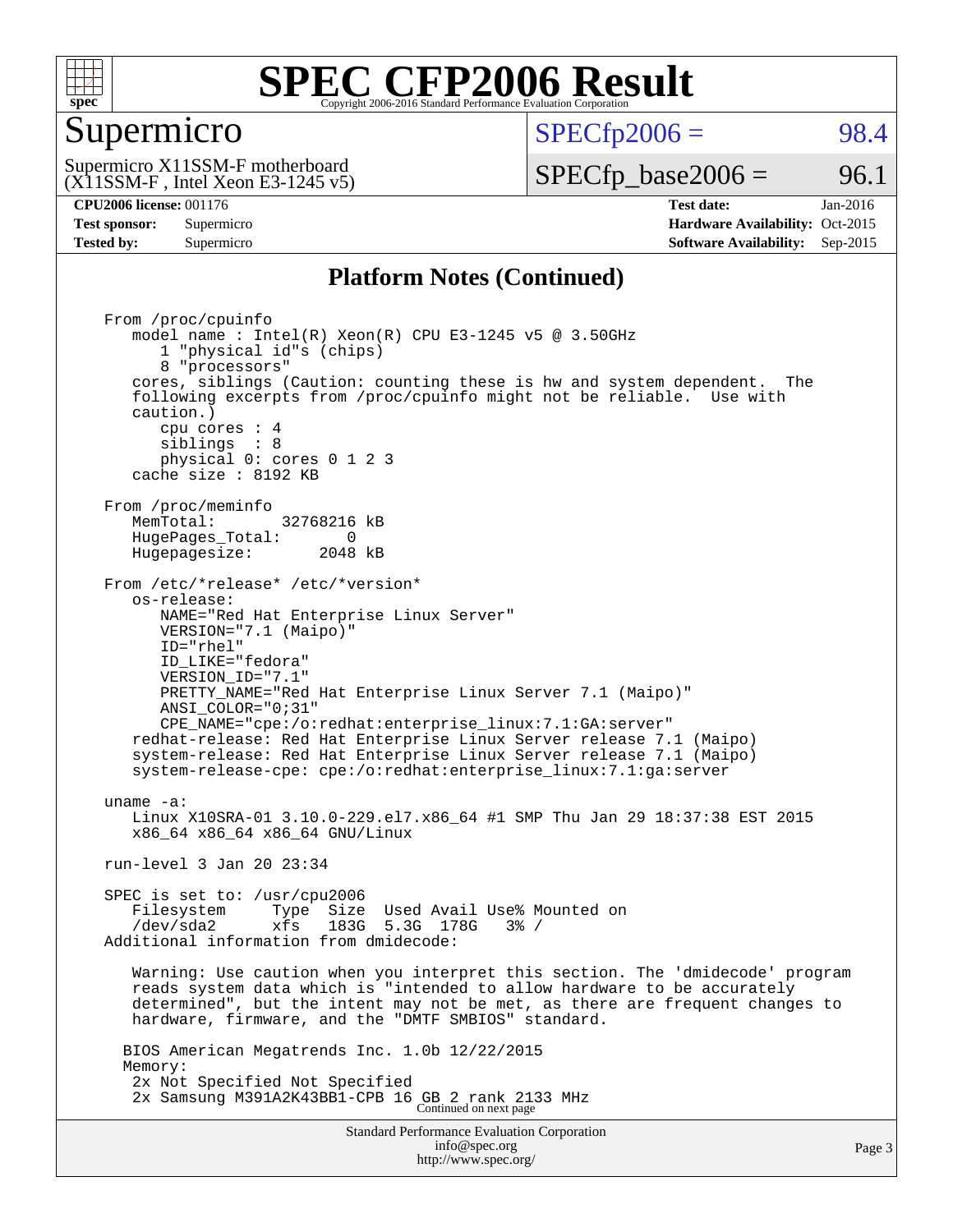

## Supermicro

 $SPECTp2006 = 98.4$ 

(X11SSM-F , Intel Xeon E3-1245 v5) Supermicro X11SSM-F motherboard

**[CPU2006 license:](http://www.spec.org/auto/cpu2006/Docs/result-fields.html#CPU2006license)** 001176 **[Test date:](http://www.spec.org/auto/cpu2006/Docs/result-fields.html#Testdate)** Jan-2016

 $SPECfp\_base2006 = 96.1$ 

**[Test sponsor:](http://www.spec.org/auto/cpu2006/Docs/result-fields.html#Testsponsor)** Supermicro Supermicro **[Hardware Availability:](http://www.spec.org/auto/cpu2006/Docs/result-fields.html#HardwareAvailability)** Oct-2015 **[Tested by:](http://www.spec.org/auto/cpu2006/Docs/result-fields.html#Testedby)** Supermicro **[Software Availability:](http://www.spec.org/auto/cpu2006/Docs/result-fields.html#SoftwareAvailability)** Sep-2015

#### **[Platform Notes \(Continued\)](http://www.spec.org/auto/cpu2006/Docs/result-fields.html#PlatformNotes)**

(End of data from sysinfo program)

#### **[General Notes](http://www.spec.org/auto/cpu2006/Docs/result-fields.html#GeneralNotes)**

Environment variables set by runspec before the start of the run: KMP\_AFFINITY = "granularity=fine,compact,1,0" LD\_LIBRARY\_PATH = "/usr/cpu2006/libs/32:/usr/cpu2006/libs/64:/usr/cpu2006/sh" OMP\_NUM\_THREADS = "4"

 Binaries compiled on a system with 1x Intel Core i5-4670K CPU + 32GB memory using RedHat EL 7.1 Transparent Huge Pages enabled with: echo always > /sys/kernel/mm/transparent\_hugepage/enabled

#### **[Base Compiler Invocation](http://www.spec.org/auto/cpu2006/Docs/result-fields.html#BaseCompilerInvocation)**

 $C$  benchmarks:<br>icc  $-m64$ 

[C++ benchmarks:](http://www.spec.org/auto/cpu2006/Docs/result-fields.html#CXXbenchmarks) [icpc -m64](http://www.spec.org/cpu2006/results/res2016q1/cpu2006-20160125-38777.flags.html#user_CXXbase_intel_icpc_64bit_bedb90c1146cab66620883ef4f41a67e)

[Fortran benchmarks](http://www.spec.org/auto/cpu2006/Docs/result-fields.html#Fortranbenchmarks): [ifort -m64](http://www.spec.org/cpu2006/results/res2016q1/cpu2006-20160125-38777.flags.html#user_FCbase_intel_ifort_64bit_ee9d0fb25645d0210d97eb0527dcc06e)

[Benchmarks using both Fortran and C](http://www.spec.org/auto/cpu2006/Docs/result-fields.html#BenchmarksusingbothFortranandC): [icc -m64](http://www.spec.org/cpu2006/results/res2016q1/cpu2006-20160125-38777.flags.html#user_CC_FCbase_intel_icc_64bit_0b7121f5ab7cfabee23d88897260401c) [ifort -m64](http://www.spec.org/cpu2006/results/res2016q1/cpu2006-20160125-38777.flags.html#user_CC_FCbase_intel_ifort_64bit_ee9d0fb25645d0210d97eb0527dcc06e)

## **[Base Portability Flags](http://www.spec.org/auto/cpu2006/Docs/result-fields.html#BasePortabilityFlags)**

| 410.bwaves: -DSPEC CPU LP64                 |  |
|---------------------------------------------|--|
| 416.gamess: -DSPEC_CPU_LP64                 |  |
| 433.milc: -DSPEC CPU LP64                   |  |
| 434.zeusmp: -DSPEC_CPU_LP64                 |  |
| 435.gromacs: -DSPEC_CPU_LP64 -nofor_main    |  |
| 436.cactusADM: -DSPEC_CPU_LP64 -nofor_main  |  |
| 437.leslie3d: -DSPEC_CPU LP64               |  |
| 444.namd: -DSPEC CPU LP64                   |  |
| 447.dealII: -DSPEC CPU LP64                 |  |
| 450.soplex: -DSPEC_CPU_LP64                 |  |
| 453.povray: -DSPEC_CPU_LP64                 |  |
| 454.calculix: - DSPEC CPU LP64 - nofor main |  |
| 459.GemsFDTD: - DSPEC CPU LP64              |  |
| 465.tonto: - DSPEC_CPU_LP64                 |  |
| 470.1bm: - DSPEC CPU LP64                   |  |

Continued on next page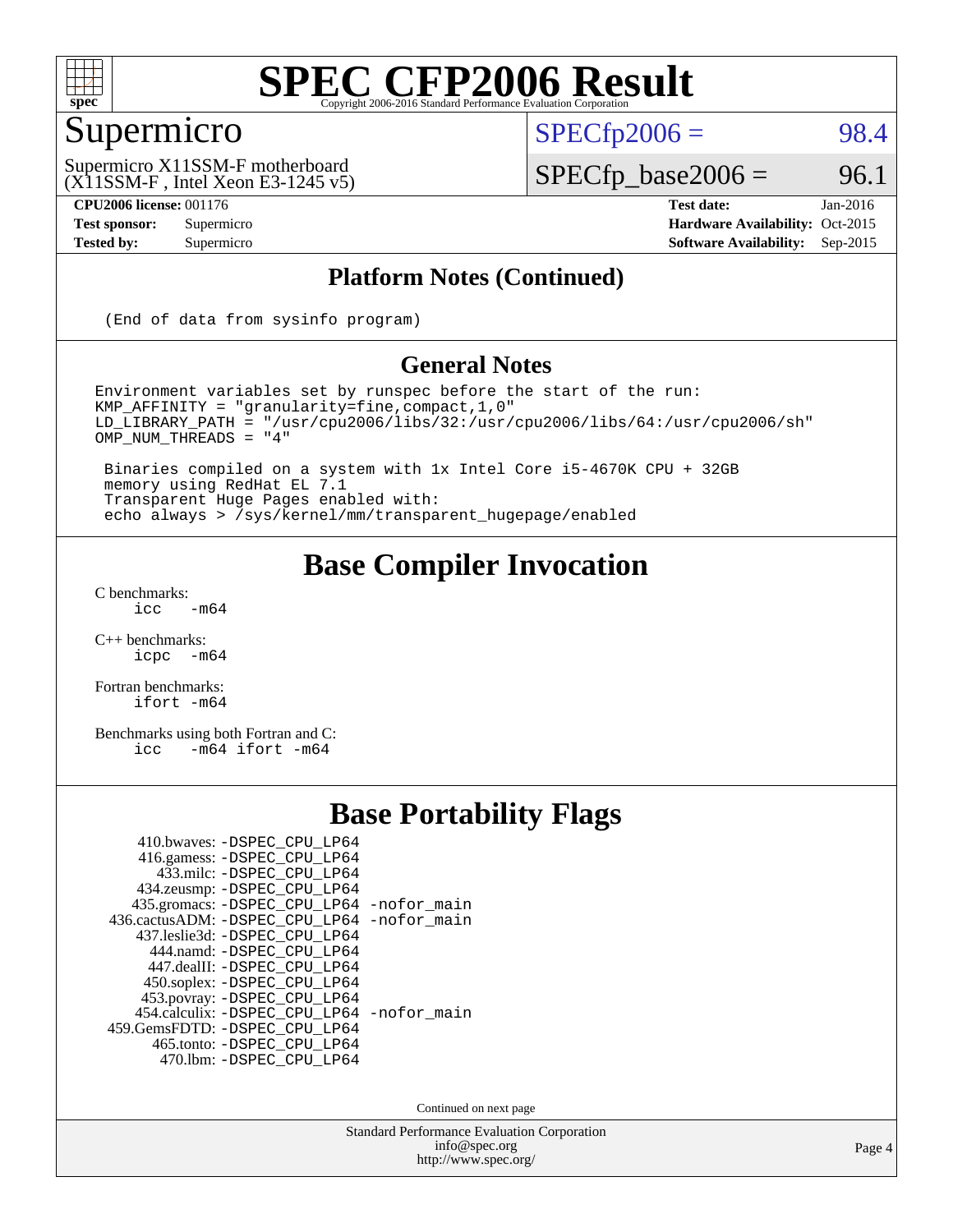

#### Supermicro

 $SPECTp2006 = 98.4$ 

(X11SSM-F , Intel Xeon E3-1245 v5) Supermicro X11SSM-F motherboard

 $SPECTp\_base2006 = 96.1$ 

**[CPU2006 license:](http://www.spec.org/auto/cpu2006/Docs/result-fields.html#CPU2006license)** 001176 **[Test date:](http://www.spec.org/auto/cpu2006/Docs/result-fields.html#Testdate)** Jan-2016 **[Test sponsor:](http://www.spec.org/auto/cpu2006/Docs/result-fields.html#Testsponsor)** Supermicro Supermicro **[Hardware Availability:](http://www.spec.org/auto/cpu2006/Docs/result-fields.html#HardwareAvailability)** Oct-2015 **[Tested by:](http://www.spec.org/auto/cpu2006/Docs/result-fields.html#Testedby)** Supermicro **Supermicro [Software Availability:](http://www.spec.org/auto/cpu2006/Docs/result-fields.html#SoftwareAvailability)** Sep-2015

## **[Base Portability Flags \(Continued\)](http://www.spec.org/auto/cpu2006/Docs/result-fields.html#BasePortabilityFlags)**

 481.wrf: [-DSPEC\\_CPU\\_LP64](http://www.spec.org/cpu2006/results/res2016q1/cpu2006-20160125-38777.flags.html#suite_basePORTABILITY481_wrf_DSPEC_CPU_LP64) [-DSPEC\\_CPU\\_CASE\\_FLAG](http://www.spec.org/cpu2006/results/res2016q1/cpu2006-20160125-38777.flags.html#b481.wrf_baseCPORTABILITY_DSPEC_CPU_CASE_FLAG) [-DSPEC\\_CPU\\_LINUX](http://www.spec.org/cpu2006/results/res2016q1/cpu2006-20160125-38777.flags.html#b481.wrf_baseCPORTABILITY_DSPEC_CPU_LINUX) 482.sphinx3: [-DSPEC\\_CPU\\_LP64](http://www.spec.org/cpu2006/results/res2016q1/cpu2006-20160125-38777.flags.html#suite_basePORTABILITY482_sphinx3_DSPEC_CPU_LP64)

#### **[Base Optimization Flags](http://www.spec.org/auto/cpu2006/Docs/result-fields.html#BaseOptimizationFlags)**

[C benchmarks](http://www.spec.org/auto/cpu2006/Docs/result-fields.html#Cbenchmarks): [-xCORE-AVX2](http://www.spec.org/cpu2006/results/res2016q1/cpu2006-20160125-38777.flags.html#user_CCbase_f-xAVX2_5f5fc0cbe2c9f62c816d3e45806c70d7) [-ipo](http://www.spec.org/cpu2006/results/res2016q1/cpu2006-20160125-38777.flags.html#user_CCbase_f-ipo) [-O3](http://www.spec.org/cpu2006/results/res2016q1/cpu2006-20160125-38777.flags.html#user_CCbase_f-O3) [-no-prec-div](http://www.spec.org/cpu2006/results/res2016q1/cpu2006-20160125-38777.flags.html#user_CCbase_f-no-prec-div) [-parallel](http://www.spec.org/cpu2006/results/res2016q1/cpu2006-20160125-38777.flags.html#user_CCbase_f-parallel) [-opt-prefetch](http://www.spec.org/cpu2006/results/res2016q1/cpu2006-20160125-38777.flags.html#user_CCbase_f-opt-prefetch) [-ansi-alias](http://www.spec.org/cpu2006/results/res2016q1/cpu2006-20160125-38777.flags.html#user_CCbase_f-ansi-alias) [C++ benchmarks:](http://www.spec.org/auto/cpu2006/Docs/result-fields.html#CXXbenchmarks) [-xCORE-AVX2](http://www.spec.org/cpu2006/results/res2016q1/cpu2006-20160125-38777.flags.html#user_CXXbase_f-xAVX2_5f5fc0cbe2c9f62c816d3e45806c70d7) [-ipo](http://www.spec.org/cpu2006/results/res2016q1/cpu2006-20160125-38777.flags.html#user_CXXbase_f-ipo) [-O3](http://www.spec.org/cpu2006/results/res2016q1/cpu2006-20160125-38777.flags.html#user_CXXbase_f-O3) [-no-prec-div](http://www.spec.org/cpu2006/results/res2016q1/cpu2006-20160125-38777.flags.html#user_CXXbase_f-no-prec-div) [-opt-prefetch](http://www.spec.org/cpu2006/results/res2016q1/cpu2006-20160125-38777.flags.html#user_CXXbase_f-opt-prefetch) [-ansi-alias](http://www.spec.org/cpu2006/results/res2016q1/cpu2006-20160125-38777.flags.html#user_CXXbase_f-ansi-alias)

[Fortran benchmarks](http://www.spec.org/auto/cpu2006/Docs/result-fields.html#Fortranbenchmarks): [-xCORE-AVX2](http://www.spec.org/cpu2006/results/res2016q1/cpu2006-20160125-38777.flags.html#user_FCbase_f-xAVX2_5f5fc0cbe2c9f62c816d3e45806c70d7) [-ipo](http://www.spec.org/cpu2006/results/res2016q1/cpu2006-20160125-38777.flags.html#user_FCbase_f-ipo) [-O3](http://www.spec.org/cpu2006/results/res2016q1/cpu2006-20160125-38777.flags.html#user_FCbase_f-O3) [-no-prec-div](http://www.spec.org/cpu2006/results/res2016q1/cpu2006-20160125-38777.flags.html#user_FCbase_f-no-prec-div) [-parallel](http://www.spec.org/cpu2006/results/res2016q1/cpu2006-20160125-38777.flags.html#user_FCbase_f-parallel) [-opt-prefetch](http://www.spec.org/cpu2006/results/res2016q1/cpu2006-20160125-38777.flags.html#user_FCbase_f-opt-prefetch)

[Benchmarks using both Fortran and C](http://www.spec.org/auto/cpu2006/Docs/result-fields.html#BenchmarksusingbothFortranandC): [-xCORE-AVX2](http://www.spec.org/cpu2006/results/res2016q1/cpu2006-20160125-38777.flags.html#user_CC_FCbase_f-xAVX2_5f5fc0cbe2c9f62c816d3e45806c70d7) [-ipo](http://www.spec.org/cpu2006/results/res2016q1/cpu2006-20160125-38777.flags.html#user_CC_FCbase_f-ipo) [-O3](http://www.spec.org/cpu2006/results/res2016q1/cpu2006-20160125-38777.flags.html#user_CC_FCbase_f-O3) [-no-prec-div](http://www.spec.org/cpu2006/results/res2016q1/cpu2006-20160125-38777.flags.html#user_CC_FCbase_f-no-prec-div) [-parallel](http://www.spec.org/cpu2006/results/res2016q1/cpu2006-20160125-38777.flags.html#user_CC_FCbase_f-parallel) [-opt-prefetch](http://www.spec.org/cpu2006/results/res2016q1/cpu2006-20160125-38777.flags.html#user_CC_FCbase_f-opt-prefetch) [-ansi-alias](http://www.spec.org/cpu2006/results/res2016q1/cpu2006-20160125-38777.flags.html#user_CC_FCbase_f-ansi-alias)

#### **[Peak Compiler Invocation](http://www.spec.org/auto/cpu2006/Docs/result-fields.html#PeakCompilerInvocation)**

[C benchmarks](http://www.spec.org/auto/cpu2006/Docs/result-fields.html#Cbenchmarks):  $\text{icc}$   $-\text{m64}$ 

[C++ benchmarks:](http://www.spec.org/auto/cpu2006/Docs/result-fields.html#CXXbenchmarks) [icpc -m64](http://www.spec.org/cpu2006/results/res2016q1/cpu2006-20160125-38777.flags.html#user_CXXpeak_intel_icpc_64bit_bedb90c1146cab66620883ef4f41a67e)

[Fortran benchmarks](http://www.spec.org/auto/cpu2006/Docs/result-fields.html#Fortranbenchmarks): [ifort -m64](http://www.spec.org/cpu2006/results/res2016q1/cpu2006-20160125-38777.flags.html#user_FCpeak_intel_ifort_64bit_ee9d0fb25645d0210d97eb0527dcc06e)

[Benchmarks using both Fortran and C](http://www.spec.org/auto/cpu2006/Docs/result-fields.html#BenchmarksusingbothFortranandC):<br>icc -m64 if ort -m64  $-m64$  ifort  $-m64$ 

#### **[Peak Portability Flags](http://www.spec.org/auto/cpu2006/Docs/result-fields.html#PeakPortabilityFlags)**

Same as Base Portability Flags

## **[Peak Optimization Flags](http://www.spec.org/auto/cpu2006/Docs/result-fields.html#PeakOptimizationFlags)**

[C benchmarks](http://www.spec.org/auto/cpu2006/Docs/result-fields.html#Cbenchmarks):

Continued on next page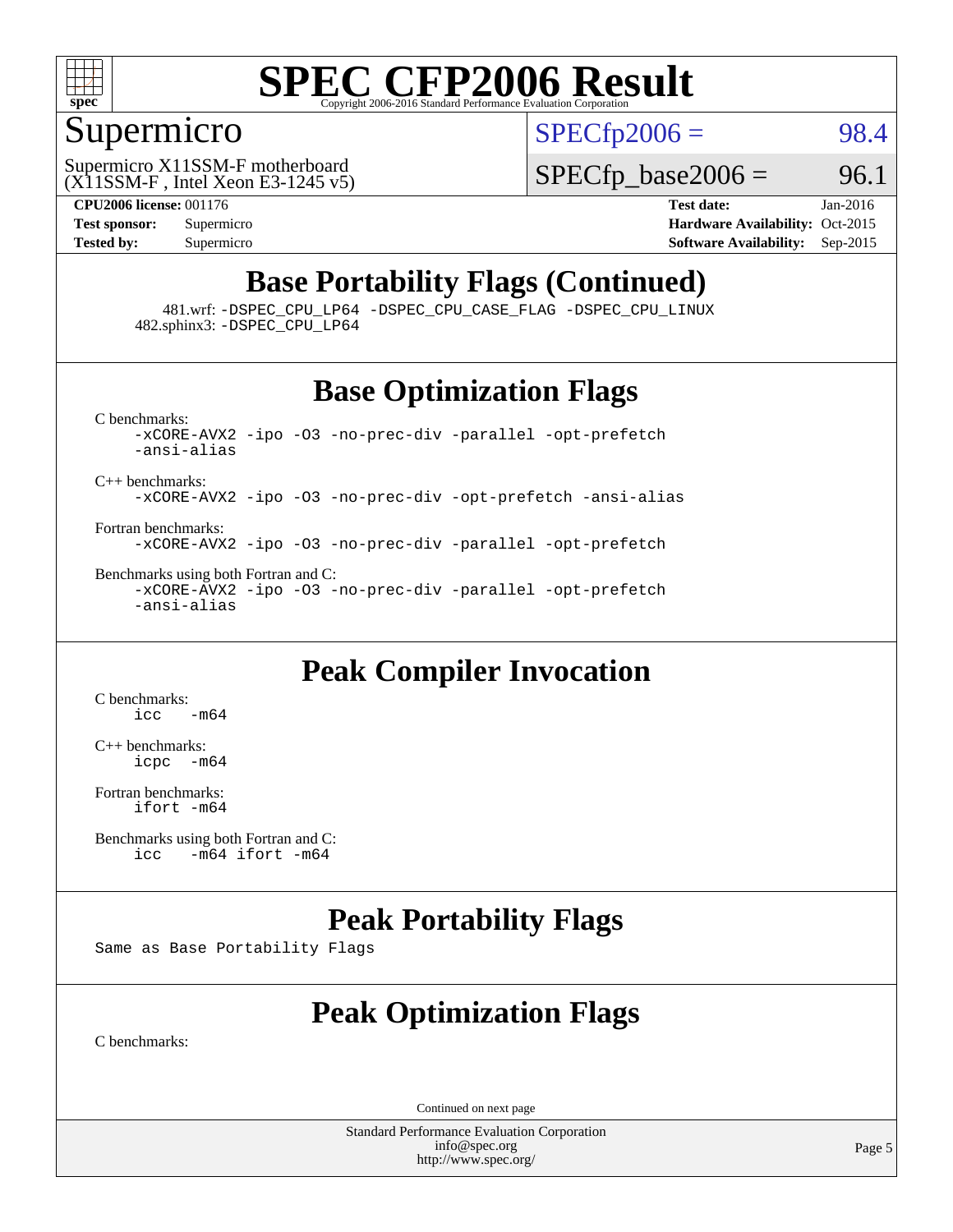

Supermicro

 $SPECTp2006 = 98.4$ 

(X11SSM-F , Intel Xeon E3-1245 v5) Supermicro X11SSM-F motherboard

 $SPECTp\_base2006 = 96.1$ 

**[CPU2006 license:](http://www.spec.org/auto/cpu2006/Docs/result-fields.html#CPU2006license)** 001176 **[Test date:](http://www.spec.org/auto/cpu2006/Docs/result-fields.html#Testdate)** Jan-2016 **[Test sponsor:](http://www.spec.org/auto/cpu2006/Docs/result-fields.html#Testsponsor)** Supermicro Supermicro **[Hardware Availability:](http://www.spec.org/auto/cpu2006/Docs/result-fields.html#HardwareAvailability)** Oct-2015 **[Tested by:](http://www.spec.org/auto/cpu2006/Docs/result-fields.html#Testedby)** Supermicro **Supermicro [Software Availability:](http://www.spec.org/auto/cpu2006/Docs/result-fields.html#SoftwareAvailability)** Sep-2015

## **[Peak Optimization Flags \(Continued\)](http://www.spec.org/auto/cpu2006/Docs/result-fields.html#PeakOptimizationFlags)**

 433.milc: basepeak = yes  $470$ .lbm: basepeak = yes

 $482$ .sphinx3: basepeak = yes

[C++ benchmarks:](http://www.spec.org/auto/cpu2006/Docs/result-fields.html#CXXbenchmarks)

 444.namd: [-xCORE-AVX2](http://www.spec.org/cpu2006/results/res2016q1/cpu2006-20160125-38777.flags.html#user_peakPASS2_CXXFLAGSPASS2_LDFLAGS444_namd_f-xAVX2_5f5fc0cbe2c9f62c816d3e45806c70d7)(pass 2) [-prof-gen:threadsafe](http://www.spec.org/cpu2006/results/res2016q1/cpu2006-20160125-38777.flags.html#user_peakPASS1_CXXFLAGSPASS1_LDFLAGS444_namd_prof_gen_21a26eb79f378b550acd7bec9fe4467a)(pass 1) [-ipo](http://www.spec.org/cpu2006/results/res2016q1/cpu2006-20160125-38777.flags.html#user_peakPASS2_CXXFLAGSPASS2_LDFLAGS444_namd_f-ipo)(pass 2) [-O3](http://www.spec.org/cpu2006/results/res2016q1/cpu2006-20160125-38777.flags.html#user_peakPASS2_CXXFLAGSPASS2_LDFLAGS444_namd_f-O3)(pass 2) [-no-prec-div](http://www.spec.org/cpu2006/results/res2016q1/cpu2006-20160125-38777.flags.html#user_peakPASS2_CXXFLAGSPASS2_LDFLAGS444_namd_f-no-prec-div)(pass 2) [-par-num-threads=1](http://www.spec.org/cpu2006/results/res2016q1/cpu2006-20160125-38777.flags.html#user_peakPASS1_CXXFLAGSPASS1_LDFLAGS444_namd_par_num_threads_786a6ff141b4e9e90432e998842df6c2)(pass 1) [-prof-use](http://www.spec.org/cpu2006/results/res2016q1/cpu2006-20160125-38777.flags.html#user_peakPASS2_CXXFLAGSPASS2_LDFLAGS444_namd_prof_use_bccf7792157ff70d64e32fe3e1250b55)(pass 2) [-fno-alias](http://www.spec.org/cpu2006/results/res2016q1/cpu2006-20160125-38777.flags.html#user_peakCXXOPTIMIZEOPTIMIZE444_namd_f-no-alias_694e77f6c5a51e658e82ccff53a9e63a) [-auto-ilp32](http://www.spec.org/cpu2006/results/res2016q1/cpu2006-20160125-38777.flags.html#user_peakCXXOPTIMIZE444_namd_f-auto-ilp32)

447.dealII: basepeak = yes

 $450$ .soplex: basepeak = yes

 453.povray: [-xCORE-AVX2](http://www.spec.org/cpu2006/results/res2016q1/cpu2006-20160125-38777.flags.html#user_peakPASS2_CXXFLAGSPASS2_LDFLAGS453_povray_f-xAVX2_5f5fc0cbe2c9f62c816d3e45806c70d7)(pass 2) [-prof-gen:threadsafe](http://www.spec.org/cpu2006/results/res2016q1/cpu2006-20160125-38777.flags.html#user_peakPASS1_CXXFLAGSPASS1_LDFLAGS453_povray_prof_gen_21a26eb79f378b550acd7bec9fe4467a)(pass 1)  $-ipo(pass 2) -\overline{O3(pass 2)}$  $-ipo(pass 2) -\overline{O3(pass 2)}$  [-no-prec-div](http://www.spec.org/cpu2006/results/res2016q1/cpu2006-20160125-38777.flags.html#user_peakPASS2_CXXFLAGSPASS2_LDFLAGS453_povray_f-no-prec-div)(pass 2) [-par-num-threads=1](http://www.spec.org/cpu2006/results/res2016q1/cpu2006-20160125-38777.flags.html#user_peakPASS1_CXXFLAGSPASS1_LDFLAGS453_povray_par_num_threads_786a6ff141b4e9e90432e998842df6c2)(pass 1) [-prof-use](http://www.spec.org/cpu2006/results/res2016q1/cpu2006-20160125-38777.flags.html#user_peakPASS2_CXXFLAGSPASS2_LDFLAGS453_povray_prof_use_bccf7792157ff70d64e32fe3e1250b55)(pass 2) [-unroll4](http://www.spec.org/cpu2006/results/res2016q1/cpu2006-20160125-38777.flags.html#user_peakCXXOPTIMIZE453_povray_f-unroll_4e5e4ed65b7fd20bdcd365bec371b81f) [-ansi-alias](http://www.spec.org/cpu2006/results/res2016q1/cpu2006-20160125-38777.flags.html#user_peakCXXOPTIMIZE453_povray_f-ansi-alias)

[Fortran benchmarks](http://www.spec.org/auto/cpu2006/Docs/result-fields.html#Fortranbenchmarks):

```
410.bwaves: basepeak = yes 416.gamess: -xCORE-AVX2(pass 2) -prof-gen:threadsafe(pass 1)
-i\text{po}(pass 2) -\tilde{O}3(pass 2)-no-prec-div(pass 2)
-par-num-threads=1(pass 1) -prof-use(pass 2) -unroll2
-inline-level=0 -scalar-rep-
```
434.zeusmp: basepeak = yes

437.leslie3d: basepeak = yes

 459.GemsFDTD: [-xCORE-AVX2](http://www.spec.org/cpu2006/results/res2016q1/cpu2006-20160125-38777.flags.html#user_peakPASS2_FFLAGSPASS2_LDFLAGS459_GemsFDTD_f-xAVX2_5f5fc0cbe2c9f62c816d3e45806c70d7)(pass 2) [-prof-gen:threadsafe](http://www.spec.org/cpu2006/results/res2016q1/cpu2006-20160125-38777.flags.html#user_peakPASS1_FFLAGSPASS1_LDFLAGS459_GemsFDTD_prof_gen_21a26eb79f378b550acd7bec9fe4467a)(pass 1) [-ipo](http://www.spec.org/cpu2006/results/res2016q1/cpu2006-20160125-38777.flags.html#user_peakPASS2_FFLAGSPASS2_LDFLAGS459_GemsFDTD_f-ipo)(pass 2) [-O3](http://www.spec.org/cpu2006/results/res2016q1/cpu2006-20160125-38777.flags.html#user_peakPASS2_FFLAGSPASS2_LDFLAGS459_GemsFDTD_f-O3)(pass 2) [-no-prec-div](http://www.spec.org/cpu2006/results/res2016q1/cpu2006-20160125-38777.flags.html#user_peakPASS2_FFLAGSPASS2_LDFLAGS459_GemsFDTD_f-no-prec-div)(pass 2) [-par-num-threads=1](http://www.spec.org/cpu2006/results/res2016q1/cpu2006-20160125-38777.flags.html#user_peakPASS1_FFLAGSPASS1_LDFLAGS459_GemsFDTD_par_num_threads_786a6ff141b4e9e90432e998842df6c2)(pass 1) [-prof-use](http://www.spec.org/cpu2006/results/res2016q1/cpu2006-20160125-38777.flags.html#user_peakPASS2_FFLAGSPASS2_LDFLAGS459_GemsFDTD_prof_use_bccf7792157ff70d64e32fe3e1250b55)(pass 2) [-unroll2](http://www.spec.org/cpu2006/results/res2016q1/cpu2006-20160125-38777.flags.html#user_peakOPTIMIZE459_GemsFDTD_f-unroll_784dae83bebfb236979b41d2422d7ec2) [-inline-level=0](http://www.spec.org/cpu2006/results/res2016q1/cpu2006-20160125-38777.flags.html#user_peakOPTIMIZE459_GemsFDTD_f-inline-level_318d07a09274ad25e8d15dbfaa68ba50) [-opt-prefetch](http://www.spec.org/cpu2006/results/res2016q1/cpu2006-20160125-38777.flags.html#user_peakOPTIMIZE459_GemsFDTD_f-opt-prefetch) [-parallel](http://www.spec.org/cpu2006/results/res2016q1/cpu2006-20160125-38777.flags.html#user_peakOPTIMIZE459_GemsFDTD_f-parallel)

 465.tonto: [-xCORE-AVX2](http://www.spec.org/cpu2006/results/res2016q1/cpu2006-20160125-38777.flags.html#user_peakPASS2_FFLAGSPASS2_LDFLAGS465_tonto_f-xAVX2_5f5fc0cbe2c9f62c816d3e45806c70d7)(pass 2) [-prof-gen:threadsafe](http://www.spec.org/cpu2006/results/res2016q1/cpu2006-20160125-38777.flags.html#user_peakPASS1_FFLAGSPASS1_LDFLAGS465_tonto_prof_gen_21a26eb79f378b550acd7bec9fe4467a)(pass 1)  $-i\text{po}(pass 2) -\overline{0}3(pass 2) -no-prec-div(pass 2)$  $-i\text{po}(pass 2) -\overline{0}3(pass 2) -no-prec-div(pass 2)$  $-i\text{po}(pass 2) -\overline{0}3(pass 2) -no-prec-div(pass 2)$ [-par-num-threads=1](http://www.spec.org/cpu2006/results/res2016q1/cpu2006-20160125-38777.flags.html#user_peakPASS1_FFLAGSPASS1_LDFLAGS465_tonto_par_num_threads_786a6ff141b4e9e90432e998842df6c2)(pass 1) [-prof-use](http://www.spec.org/cpu2006/results/res2016q1/cpu2006-20160125-38777.flags.html#user_peakPASS2_FFLAGSPASS2_LDFLAGS465_tonto_prof_use_bccf7792157ff70d64e32fe3e1250b55)(pass 2) [-inline-calloc](http://www.spec.org/cpu2006/results/res2016q1/cpu2006-20160125-38777.flags.html#user_peakOPTIMIZE465_tonto_f-inline-calloc) [-opt-malloc-options=3](http://www.spec.org/cpu2006/results/res2016q1/cpu2006-20160125-38777.flags.html#user_peakOPTIMIZE465_tonto_f-opt-malloc-options_13ab9b803cf986b4ee62f0a5998c2238) [-auto](http://www.spec.org/cpu2006/results/res2016q1/cpu2006-20160125-38777.flags.html#user_peakOPTIMIZE465_tonto_f-auto) [-unroll4](http://www.spec.org/cpu2006/results/res2016q1/cpu2006-20160125-38777.flags.html#user_peakOPTIMIZE465_tonto_f-unroll_4e5e4ed65b7fd20bdcd365bec371b81f)

[Benchmarks using both Fortran and C](http://www.spec.org/auto/cpu2006/Docs/result-fields.html#BenchmarksusingbothFortranandC):

435.gromacs: basepeak = yes

Continued on next page

| <b>Standard Performance Evaluation Corporation</b> |
|----------------------------------------------------|
| info@spec.org                                      |
| http://www.spec.org/                               |